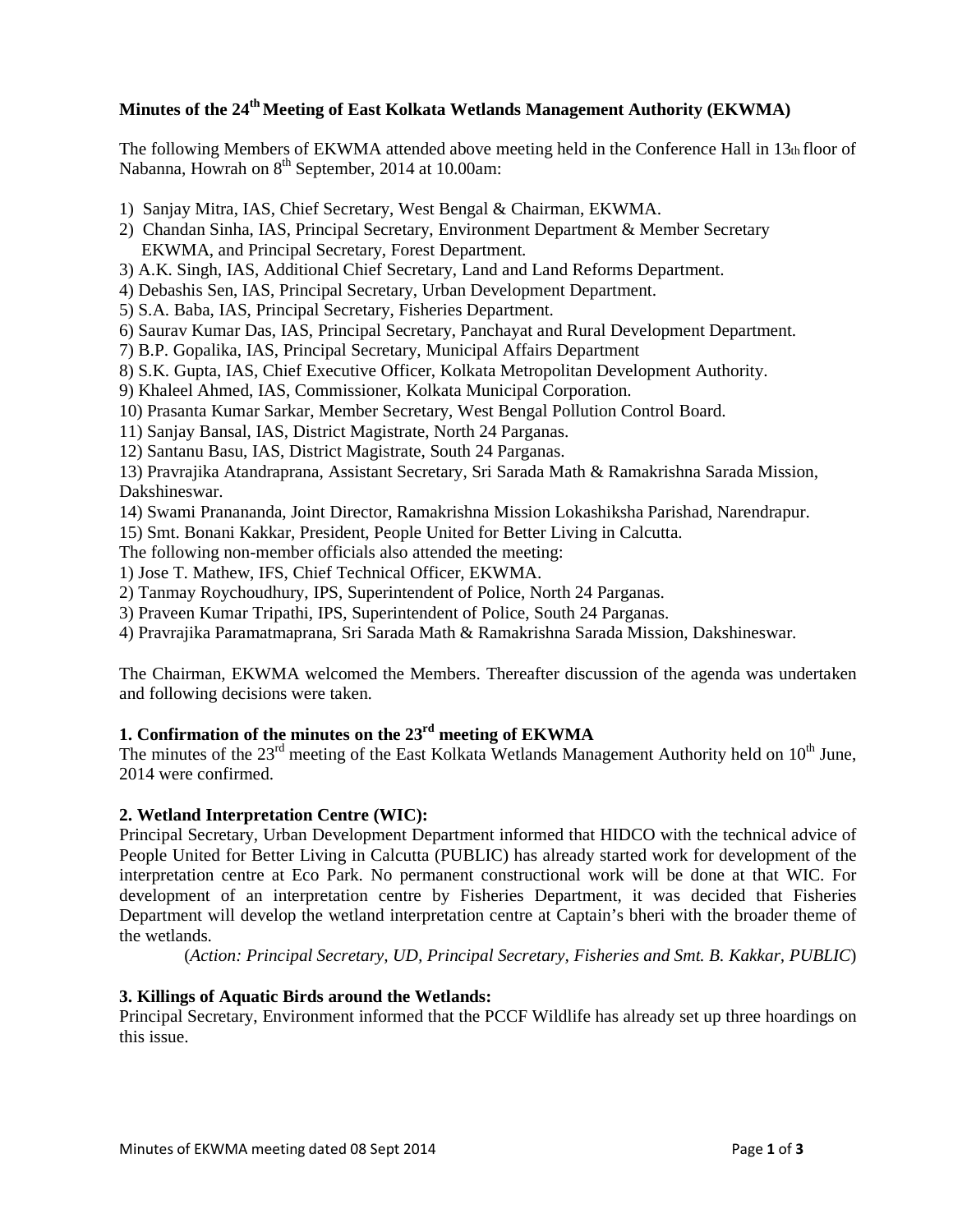#### **4. Removal of illegal plastic, rubber and leather factories coming up on the wetlands adjoining Basanti Highway in district 24 Parganas South:**

Municipal Commissioner stated that the KMC had to postpone the action for the time being.

*(Action: Commissioner, KMC)*

#### **5. Violation cases / court cases pertaining to EKWMA: Unnayan Developers Pvt. Ltd vs State of West Bengal & Ors:**

CTO informed that a field inspection was conducted and it was noticed that four project proponents namely Unnayan Developers (P) Ltd., Shyam Greenfield Developers Pvt. Ltd., Sankalp Vanijya Pvt. Ltd. and Kalyan Bharati Foundation did not comply with the Reasoned Order vide No. CTO/EN/060/161/2009-10 dt. 14.02.2014. It was decided that Member Secretary, EKWMA may write a DO letter to the Director General of Police, WB in this regard for necessary action.

*(Action: Member Secretary, EKWMA)*

# **6. World Bank funded CBIPM project for Dhapa dumpsite:**

MS, WBPCB informed that fresh tenders have been called.

 *(Action: MS, WBPCB)*

# **7. Virtual boundary demarcation of the EKW area:**

CTO informed that this matter was discussed with Dy. DLLRO, 24 Parganas (South) in a formal meeting but there is no response from DM, 24 Parganas (North). The CTO informed that the tentative duration for execution the work shall be about three months.

 *(Action: CTO, EKWMA and DM, North and South 24 Parganas*)

#### **8. Filling of wetlands near Goltala Fisheries:**

It was decided that Principal Secretary, Fisheries Department would look into the matter and take appropriate action.

 *(Action: Principal Secretary, Fisheries Department)* 

#### **9. Beautification at Nalban Fisheries:**

The plan was examined. It was found to be very construction intensive and expensive. Hence, Chairman, EKWMA constituted a Committee with following members who after a quick visit to Nalban, give suggestions on the issue. The Plan will be revised accordingly.

- 1. Mr. Debashis Sen, IAS, Principal Secretary, Urban Development Department -Chairman
- 2. Mr. Chandan Sinha, IAS, Principal Secretary, Environment Department
- 3. Mr. S.A. Baba, IAS, Principal Secretary, Fisheries Department
- 4. Smt. Bonani Kakkar, President, PUBLIC
- 5. Mr. Jose T. Mathew, IFS, Chief Technical Officer, EKWMA

Schedule date of visit is fixed on 13/09/2014.

# **10. Approval of Annual Accounts of the EKWMA for the year 2013-2014:**

Annual Accounts of the EKWMA for the year 2013- 2014 prepared and audited by a Chartered Accountant Firm and was presented before the EKWMA. EKWMA approved the said accounts.

*(Action: CTO, EKWMA*)

#### **11. Proposed construction of elevated corridor by HIDCO connecting EM Byepass with New Town over East Kolkata Wetlands:**

EKWMA decided to defer the issue for the time being.

*(Action: CTO, EKWMA*)